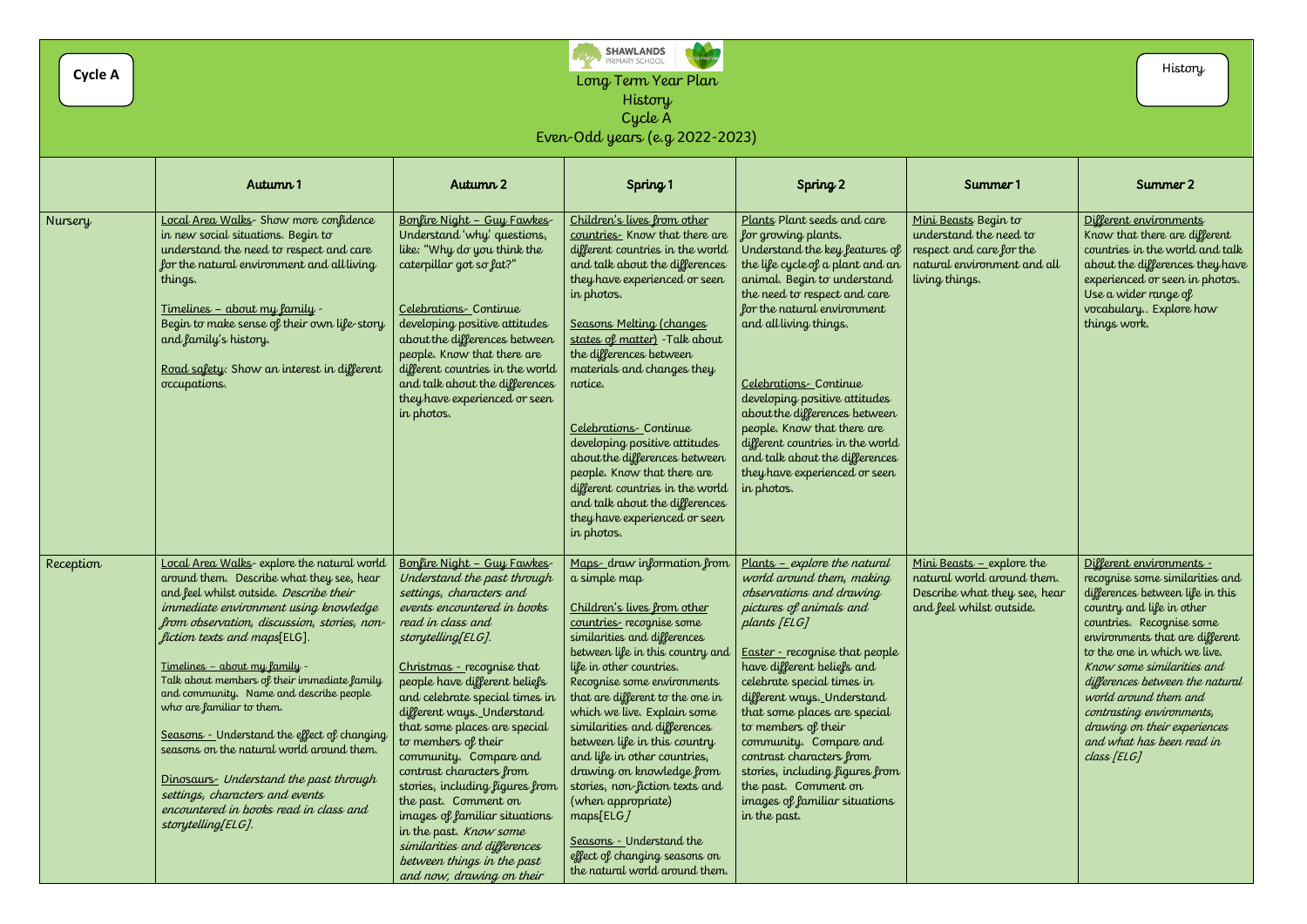|              | Road safety: Talk about the lives of the<br>people around them and their roles in<br>society [ELG].                                        | experiences and what has<br>been read in class[ELG].<br>Diwali (video sent in of how<br>they celebrate) - recognise<br>that people have different<br>beliefs and celebrate special<br>times in different ways.<br>Understand that some places<br>are special to members of<br>their community. | Melting (changes states of<br>matter) - understand some<br>important processes and<br>changes in the natural world<br>around them, including the<br>seasons and changing states<br>of matter [ELG]<br>Chinese New year/Ramadan<br><u>- recognise that people have</u><br>different beliefs and celebrate<br>special times in different<br>ways. Understand that some<br>places are special to members<br>of their community. Know<br>some similarities and<br>differences between different<br>religious and cultural<br>communities in this country,<br>drawing on their experiences<br>and what has been read in<br>class[ELG] |                                                                                                                |                                                                                                                                                                                                             |                                                                                                            |
|--------------|--------------------------------------------------------------------------------------------------------------------------------------------|------------------------------------------------------------------------------------------------------------------------------------------------------------------------------------------------------------------------------------------------------------------------------------------------|----------------------------------------------------------------------------------------------------------------------------------------------------------------------------------------------------------------------------------------------------------------------------------------------------------------------------------------------------------------------------------------------------------------------------------------------------------------------------------------------------------------------------------------------------------------------------------------------------------------------------------|----------------------------------------------------------------------------------------------------------------|-------------------------------------------------------------------------------------------------------------------------------------------------------------------------------------------------------------|------------------------------------------------------------------------------------------------------------|
| Year 1 and 2 | Significant historical figures - Florence<br>Nightingale.<br>Victorians - comparison to present<br>day.                                    | Gunpowder plot,<br>remembrance day. Key<br>historical events                                                                                                                                                                                                                                   | Christopher<br>Columbus/Amelia Earhart.<br>the lives of significant<br>individuals in the past who<br>have contributed to<br>national and international<br>achievements.                                                                                                                                                                                                                                                                                                                                                                                                                                                         | Changes in technology<br>Toy trains. Joseph Locke -<br>person from history in<br>locality.                     | Timeline<br>History of passengers<br>events beyond living<br>memory that are<br>significant nationally or<br>globally                                                                                       | Castles through the ages<br>Draw and label a motte<br>and bailey castle                                    |
| Year 3 and 4 | The Roman Empire and its impact on<br>Britain                                                                                              |                                                                                                                                                                                                                                                                                                |                                                                                                                                                                                                                                                                                                                                                                                                                                                                                                                                                                                                                                  |                                                                                                                | Ancient Egypt<br>the achievements of the<br>earliest civilizations - an<br>overview of where and<br>when the first civilizations<br>appeared and a depth<br>study of one of the<br>following-Ancient Egypt. |                                                                                                            |
| Year 5 and 6 | History of Space travel<br>a study of an aspect or theme in<br>British history that extends pupils'<br>chronological knowledge beyond 1066 |                                                                                                                                                                                                                                                                                                |                                                                                                                                                                                                                                                                                                                                                                                                                                                                                                                                                                                                                                  | Ancient Greece - $a$ study of<br>Greek life and<br>achievements and their<br>influence on the western<br>world | Britain's settlement by<br>Anglo-Saxons and Scots                                                                                                                                                           | a non-European society<br>that provides contrasts<br>with British history Mayan<br>civilization c. AD 900; |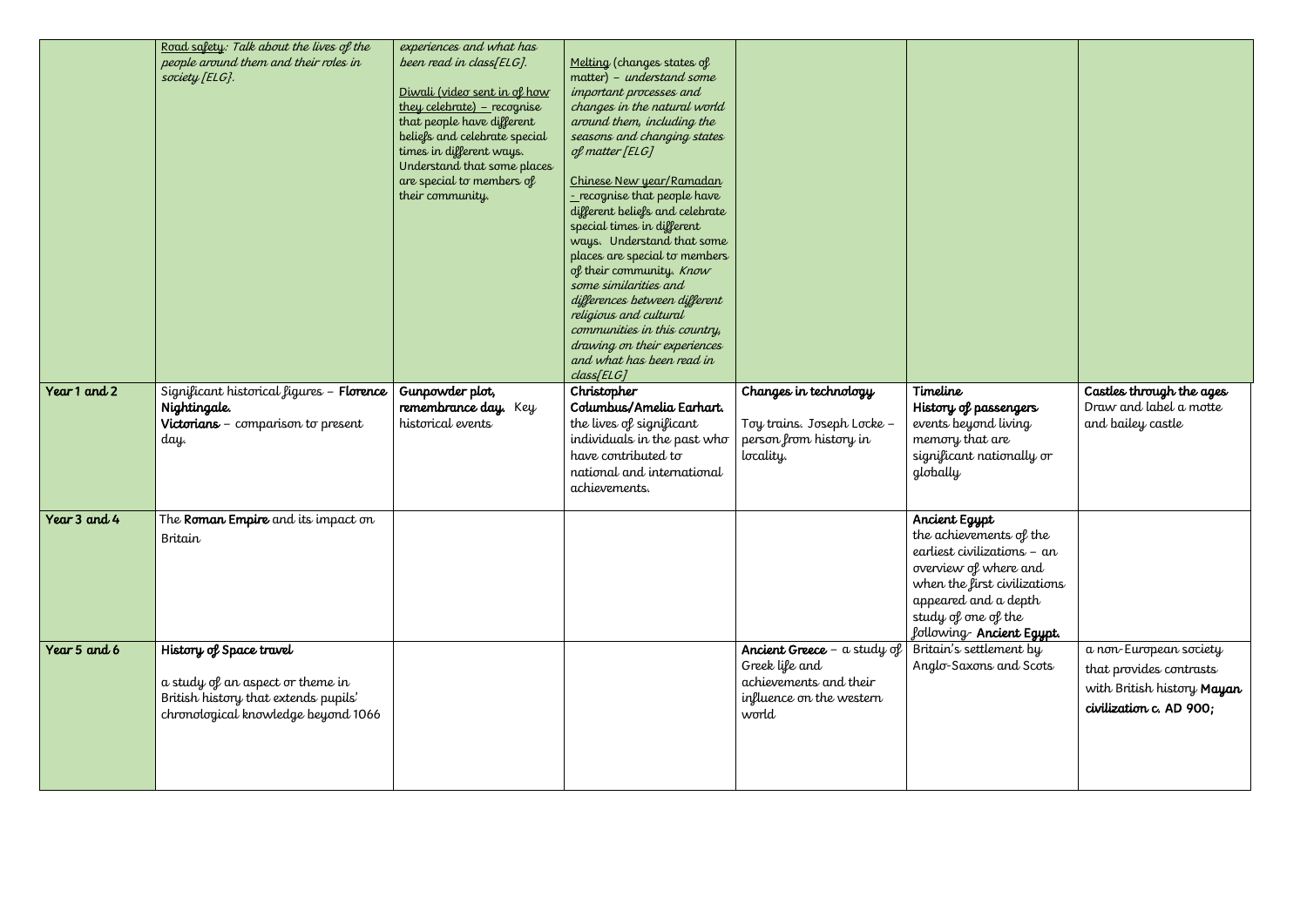|                                                     | History                                                                                                                                                                                                                                                                                                                                                           |
|-----------------------------------------------------|-------------------------------------------------------------------------------------------------------------------------------------------------------------------------------------------------------------------------------------------------------------------------------------------------------------------------------------------------------------------|
| er 1                                                | Summer 2                                                                                                                                                                                                                                                                                                                                                          |
| n to<br>ieed to<br>for the<br>vent and all          | Different environments<br>Know that there are different<br>countries in the world and talk<br>about the differences they have<br>experienced or seen in photos. Use<br>a wider range of vocabulary<br>Explore how things work.                                                                                                                                    |
| plore the<br>ound them.<br>iey see, hear<br>utside. | Different environments - recognise<br>some similarities and differences<br>between life in this country and life<br>in other countries. Recognise some<br>environments that are different to<br>the one in which we live. Know<br>some similarities and differences<br>between the natural world around<br>them and contrasting<br>environments, drawing on their |

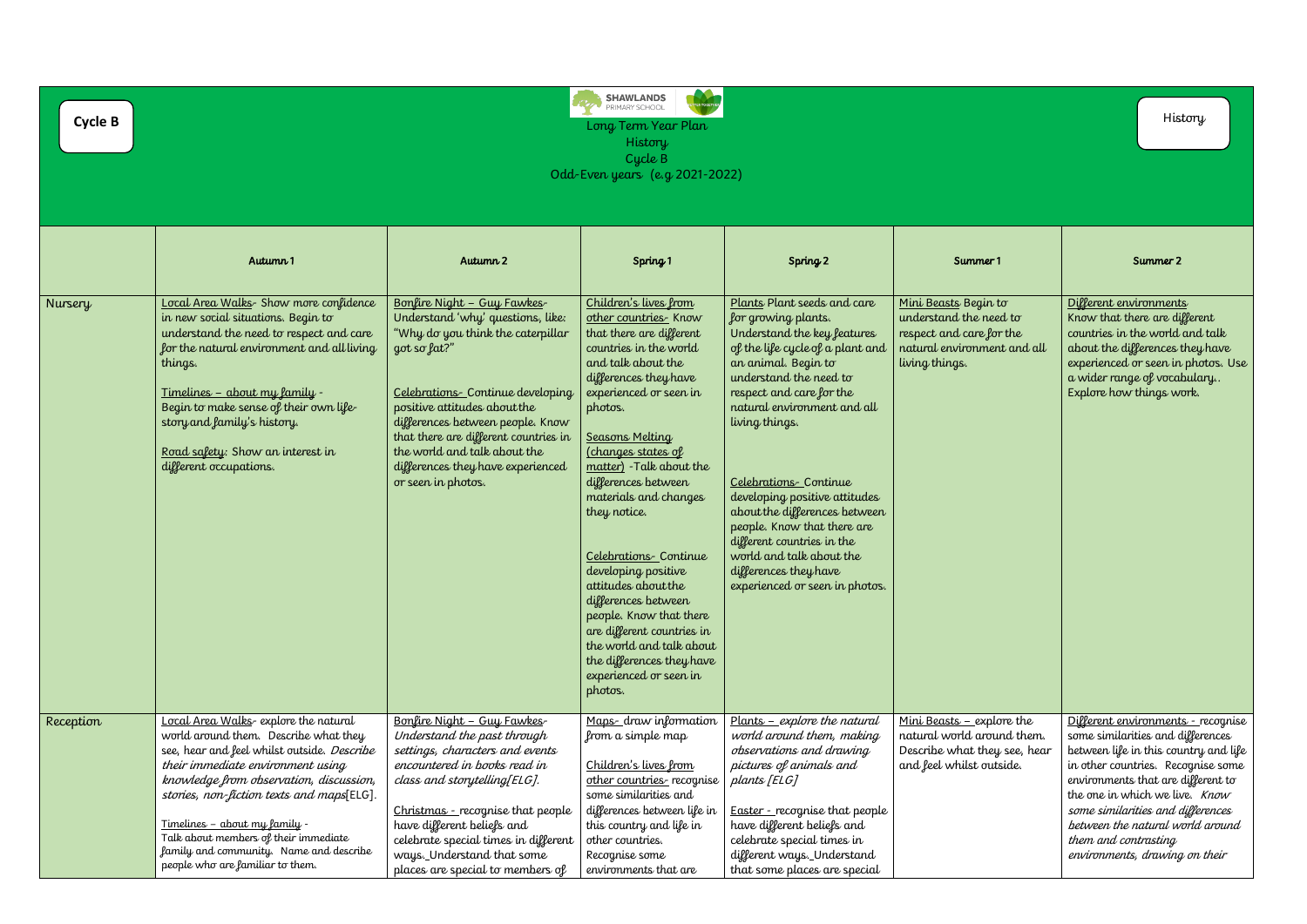|              | Seasons - Understand the effect of                                                                                                        | their community. Compare and<br>contrast characters from stories,                                                                                                              | different to the one in<br>which we live. Explain                                                                     | to members of their<br>community. Compare and                              |  |
|--------------|-------------------------------------------------------------------------------------------------------------------------------------------|--------------------------------------------------------------------------------------------------------------------------------------------------------------------------------|-----------------------------------------------------------------------------------------------------------------------|----------------------------------------------------------------------------|--|
|              | changing seasons on the natural world<br>around them.                                                                                     | including figures from the past.<br>Comment on images of familiar<br>situations in the past. Know some                                                                         | some similarities and<br>differences between life<br>in this country and life                                         | contrast characters from<br>stories, including figures                     |  |
|              | Dinosaurs- Understand the past through<br>settings, characters and events<br>encountered in books read in class and<br>storytelling[ELG]. | similarities and differences<br>between things in the past and<br>now, drawing on their<br>experiences and what has been<br>read in class[ELG].                                | in other countries,<br>drawing on knowledge<br>from stories, non-fiction<br>texts and (when<br>appropriate) maps[ELG] | from the past. Comment on<br>images of familiar situations<br>in the past. |  |
|              | Road safety: Talk about the lives of the<br>people around them and their roles in<br>society $[ELG].$                                     | Diwali (video sent in of how they<br>$celebrate$ ) – recognise that people<br>have different beliefs and<br>celebrate special times in different<br>ways. Understand that some | Seasons - Understand the<br>effect of changing<br>seasons on the natural<br>world around them.                        |                                                                            |  |
|              |                                                                                                                                           | places are special to members of<br>their community.                                                                                                                           | Melting (changes states<br>of matter) - understand<br>some important<br>processes and changes<br>in the natural world |                                                                            |  |
|              |                                                                                                                                           |                                                                                                                                                                                | around them, including<br>the seasons and<br>changing states of<br>matter [ELG]                                       |                                                                            |  |
|              |                                                                                                                                           |                                                                                                                                                                                | Chinese New<br><u>year/Ramadan - </u><br>recognise that people<br>have different beliefs<br>and celebrate special     |                                                                            |  |
|              |                                                                                                                                           |                                                                                                                                                                                | times in different ways.<br>Understand that some<br>places are special to<br>members of their                         |                                                                            |  |
|              |                                                                                                                                           |                                                                                                                                                                                | community. Know some<br>similarities and<br>differences between<br>different religious and<br>cultural communities in |                                                                            |  |
|              |                                                                                                                                           |                                                                                                                                                                                | this country, drawing on<br>their experiences and<br>what has been read in<br>class[ELG]                              |                                                                            |  |
| Year 1 and 2 | Real life heroes - Sir Captain Tom<br>Moore (people in own locality and<br>changes within living memory.)                                 | Key historical events -<br>Gunpowder plot, remembrance<br>day.                                                                                                                 | significant historical<br><b>events</b> Great fire of<br>London.<br>Timeline.                                         |                                                                            |  |
|              |                                                                                                                                           | History of Santa Claus.                                                                                                                                                        | Research Samuel<br>Pepys.                                                                                             |                                                                            |  |

| experiences and what has been |
|-------------------------------|
| read in class [ELG]           |
|                               |
|                               |
|                               |
|                               |
|                               |
|                               |
|                               |
|                               |
|                               |
|                               |
|                               |
|                               |
|                               |
|                               |
|                               |
|                               |
|                               |
|                               |
|                               |
|                               |
|                               |
|                               |
|                               |
|                               |
|                               |
|                               |
|                               |
|                               |
|                               |
|                               |
|                               |
|                               |
|                               |
|                               |
|                               |
|                               |
|                               |
|                               |
|                               |
|                               |
|                               |
|                               |
|                               |
|                               |
|                               |
|                               |
|                               |
|                               |
|                               |
|                               |
|                               |
|                               |
|                               |
|                               |
|                               |
|                               |
|                               |
|                               |
|                               |
|                               |
|                               |